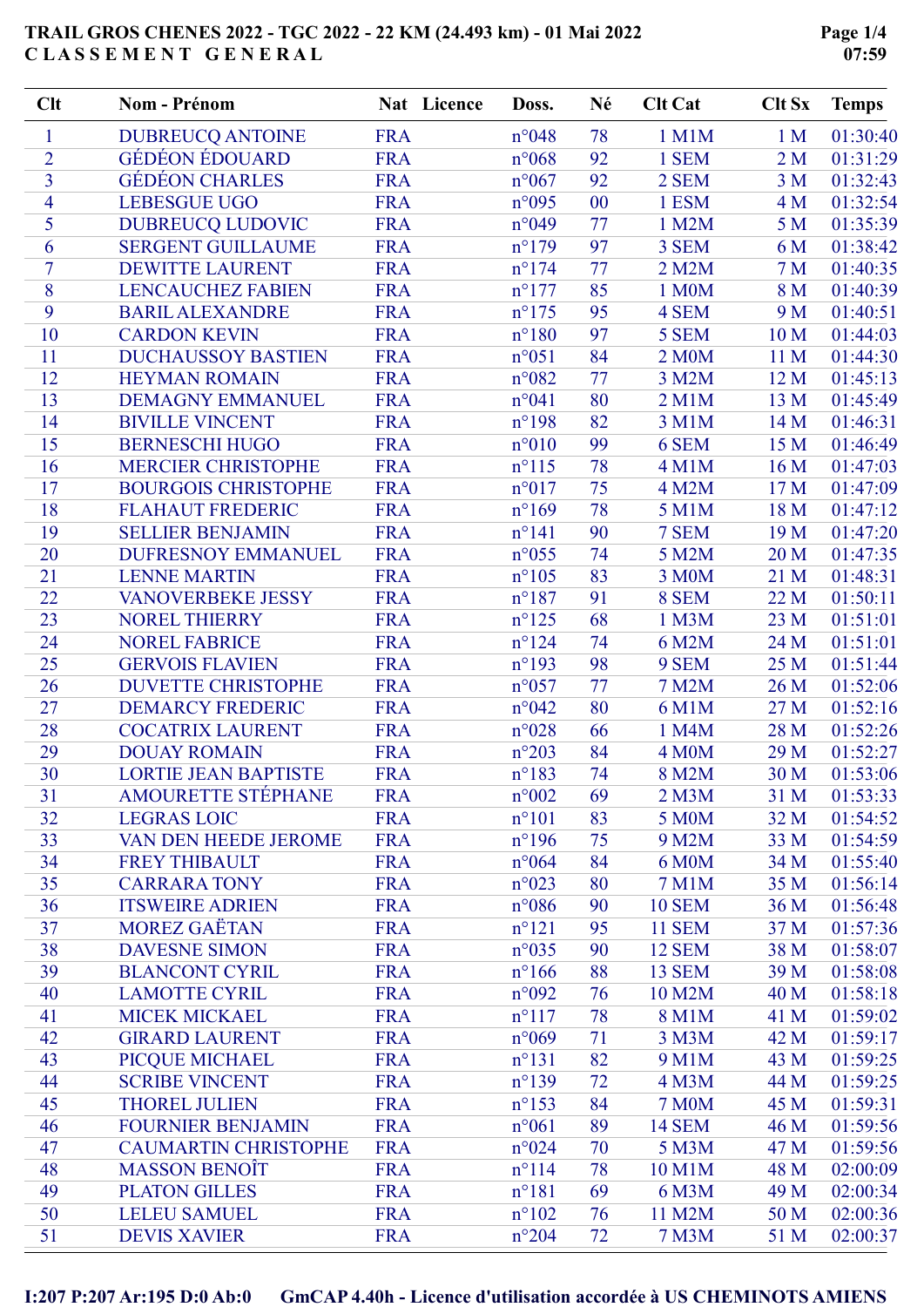Page 2/4 07:59

| Clt | <b>Nom - Prénom</b>                             | Nat Licence              | Doss.           | Né       | <b>Clt Cat</b>     | <b>Clt Sx</b> | <b>Temps</b> |
|-----|-------------------------------------------------|--------------------------|-----------------|----------|--------------------|---------------|--------------|
| 52  | <b>AZZOPARDI MAYLIS</b>                         | <b>FRA</b>               | $n^{\circ}003$  | 94       | 1 SEF              | 1 F           | 02:01:07     |
| 53  | DUVIELGUERBIGNY BENOIT FRA                      |                          | $n^{\circ}189$  | 79       | 11 M1M             | 52 M          | 02:01:26     |
| 54  | <b>TESSERON CYRIL</b>                           | <b>FRA</b>               | $n^{\circ}150$  | 78       | 12 M1M             | 53 M          | 02:01:28     |
| 55  | <b>DERESSE ABEBE</b>                            | <b>FRA</b>               | n°043           | 66       | 2 M4M              | 54 M          | 02:01:57     |
| 56  | <b>FLANDRE HANS</b>                             | <b>FRA</b>               | $n^{\circ}060$  | 86       | <b>8 M0M</b>       | 55 M          | 02:02:02     |
| 57  | <b>LECLERC CHRISTOPHE</b>                       | <b>FRA</b>               | $n^{\circ}172$  | 71       | 8 M3M              | 56 M          | 02:02:09     |
| 58  | <b>BOVE FLORA</b>                               | <b>FRA</b>               | $n^{\circ}018$  | 92       | 2 SEF              | 2F            | 02:02:52     |
| 59  | <b>CAGNY ANTHONY</b>                            | <b>FRA</b>               | $n^{\circ}020$  | 93       | <b>15 SEM</b>      | 57 M          | 02:03:28     |
| 60  | <b>FOURNIER YOHANN</b>                          | <b>FRA</b>               | $n^{\circ}062$  | 79       | 13 M1M             | 58 M          | 02:04:08     |
| 61  | <b>HAESAERT LUDIVINE</b>                        | <b>FRA</b>               | n°079           | 79       | 1 M1F              | 3F            | 02:04:17     |
| 62  | <b>DUCHOSSOY ERIC</b>                           | <b>FRA</b>               | $n^{\circ}052$  | 76       | 12 M2M             | 59 M          | 02:04:17     |
| 63  | <b>LEFEBVRE GAUTHIER</b>                        | <b>FRA</b>               | n°099           | 84       | 9 M <sub>0</sub> M | 60 M          | 02:04:59     |
| 64  | <b>DOROT CEDRIC</b>                             | <b>FRA</b>               | $n^{\circ}182$  | 79       | 14 M1M             | 61 M          | 02:05:07     |
| 65  | <b>VASELLI SÉBASTIEN</b>                        | <b>FRA</b>               | $n^{\circ}160$  | 81       | 15 M1M             | 62 M          | 02:05:10     |
| 66  | <b>FONTAINE MAXIME</b>                          | <b>FRA</b>               | $n^{\circ}194$  | 80       | 16 M1M             | 63 M          | 02:05:44     |
| 67  | <b>MANN DAVID</b>                               | <b>FRA</b>               | $n^{\circ}111$  | 77       | 13 M2M             | 64 M          | 02:06:04     |
| 68  | <b>VERMAND STEPHANE</b>                         | <b>FRA</b>               | $n^{\circ}202$  | 88       | <b>16 SEM</b>      | 65 M          | 02:06:21     |
| 69  | <b>CORDIER DIMITRI</b>                          | <b>FRA</b>               | n°029           | 86       | 10 M0M             | 66 M          | 02:06:22     |
| 70  | <b>MARY DIMITRI</b>                             | <b>FRA</b>               | $n^{\circ}113$  | 92       | <b>17 SEM</b>      | 67 M          | 02:06:34     |
| 71  | <b>LEBESGUE JOSE</b>                            | <b>FRA</b>               | n°094           | 70       | 9 M3M              | 68 M          | 02:07:04     |
| 72  | <b>DUHAMEL ADRIEN</b>                           | <b>FRA</b>               | $n^{\circ}200$  | 78       | 17 M1M             | 69 M          | 02:07:57     |
| 73  | <b>DUTITRE DAVID</b>                            | <b>FRA</b>               | $n^{\circ}056$  | 70       | 10 M3M             | 70 M          | 02:08:00     |
| 74  | <b>SPICER REYNALD</b>                           | <b>FRA</b>               | $n^{\circ}$ 145 | 64       | 3 M4M              | 71 M          | 02:08:02     |
| 75  | <b>JEANNEAU MARTIN</b>                          | <b>FRA</b>               | n°090           | 91       | <b>18 SEM</b>      | 72 M          | 02:08:15     |
| 76  | <b>MEZIERES SÉBASTIEN</b>                       | <b>FRA</b>               | $n^{\circ}116$  | 83       | 11 M0M             | 73 M          | 02:08:29     |
| 77  | <b>LENEUTRE SEBASTIEN</b>                       | <b>FRA</b>               | $n^{\circ}173$  | 83       | 12 M0M             | 74 M          | 02:09:50     |
| 78  | <b>RIZZUTO LORETTA</b>                          | <b>FRA</b>               | $n^{\circ}$ 134 | 85       | 1 M <sub>OF</sub>  | 4F            | 02:10:13     |
| 79  | <b>TINENCOURT CLAIRE</b>                        | <b>FRA</b>               | $n^{\circ}154$  | 81       | $2$ M1F            | 5F            | 02:10:18     |
| 80  | <b>GOVIN LUDOVIC</b>                            | <b>FRA</b>               | n°070           | 73       | 14 M2M             | 75 M          | 02:10:26     |
| 81  | <b>OSTYN SONIA</b>                              | <b>FRA</b>               | $n^{\circ}126$  | 74       | 1 M <sub>2</sub> F | <b>6F</b>     | 02:10:31     |
| 82  | <b>VRIDAUD BENJAMIN</b>                         |                          | $n^{\circ}176$  |          |                    | 76 M          | 02:10:33     |
| 83  |                                                 | <b>FRA</b><br><b>FRA</b> |                 | 77<br>58 | 15 M2M             | 77 M          | 02:11:11     |
| 84  | <b>BOQUELETL REGIS</b><br><b>BEYLIER PASCAL</b> | <b>FRA</b>               | $n^{\circ}015$  | 04       | 1 M5M<br>1 JUM     | 78 M          | 02:12:06     |
|     |                                                 |                          | $n^{\circ}011$  |          |                    |               |              |
| 85  | <b>VIGNOLLES SYLVAIN</b>                        | <b>FRA</b>               | $n^{\circ}162$  | 72       | 11 M3M             | 79 M          | 02:12:38     |
| 86  | <b>DUFOREAU ROBIN</b>                           | <b>FRA</b>               | $n^{\circ}054$  | 83       | 13 M0M             | 80 M          | 02:12:46     |
| 87  | <b>SCHWITZ FRANCE</b>                           | <b>FRA</b>               | $n^{\circ}$ 138 | 79       | 3 M1F              | 7F            | 02:13:13     |
| 88  | PERRIN PASCAL                                   | <b>FRA</b>               | $n^{\circ}188$  | 76       | 16 M2M             | 81 M          | 02:13:31     |
| 89  | <b>CARLE ERIC</b>                               | <b>FRA</b>               | $n^{\circ}021$  | 67       | 4 M4M              | 82 M          | 02:13:38     |
| 90  | <b>GUEANT ALEXANDRE</b>                         | <b>FRA</b>               | $n^{\circ}078$  | 80       | 18 M1M             | 83 M          | 02:13:40     |
| 91  | <b>DESTOMBES FLORENCE</b>                       | <b>FRA</b>               | $n^{\circ}201$  | 78       | 4 M1F              | 8F            | 02:13:50     |
| 92  | <b>FRANCOIS CÉDRIC</b>                          | <b>FRA</b>               | $n^{\circ}063$  | 76       | 17 M2M             | 84 M          | 02:13:57     |
| 93  | <b>RUDELLI ALAIN</b>                            | <b>FRA</b>               | $n^{\circ}137$  | 61       | 2 M5M              | 85 M          | 02:14:03     |
| 94  | <b>REID ALISON</b>                              | <b>FRA</b>               | $n^{\circ}$ 133 | 83       | 2 M <sub>OF</sub>  | 9F            | 02:14:24     |
| 95  | <b>DHEILLY BENOIT</b>                           | <b>FRA</b>               | $n^{\circ}046$  | 80       | 19 M1M             | 86 M          | 02:14:35     |
| 96  | <b>FAUQUEMBERGUE BLAISE</b>                     | <b>FRA</b>               | $n^{\circ}058$  | 82       | 20 M1M             | 87 M          | 02:15:08     |
| 97  | <b>SELLIER CEDRIC</b>                           | <b>FRA</b>               | $n^{\circ}142$  | 77       | 18 M2M             | 88 M          | 02:15:09     |
| 98  | <b>GRICOURT JONATHAN</b>                        | <b>FRA</b>               | $n^{\circ}072$  | 85       | 14 M0M             | 89 M          | 02:15:45     |
| 99  | <b>LECOMTE CHRISTOPHE</b>                       | <b>FRA</b>               | n°098           | 67       | 5 M4M              | 90 M          | 02:15:59     |
| 100 | <b>THERIN EMMANUEL</b>                          | <b>FRA</b>               | $n^{\circ}151$  | 71       | 12 M3M             | 91 M          | 02:16:11     |
| 101 | <b>CRETE BENOIT</b>                             | <b>FRA</b>               | $n^{\circ}168$  | 77       | 19 M2M             | 92 M          | 02:16:54     |
| 102 | <b>VERGIN ANAÏS</b>                             | <b>FRA</b>               | $n^{\circ}161$  | 89       | 3 SEF              | 10 F          | 02:17:07     |

I:207 P:207 Ar:195 D:0 Ab:0 GmCAP 4.40h - Licence d'utilisation accordée à US CHEMINOTS AMIENS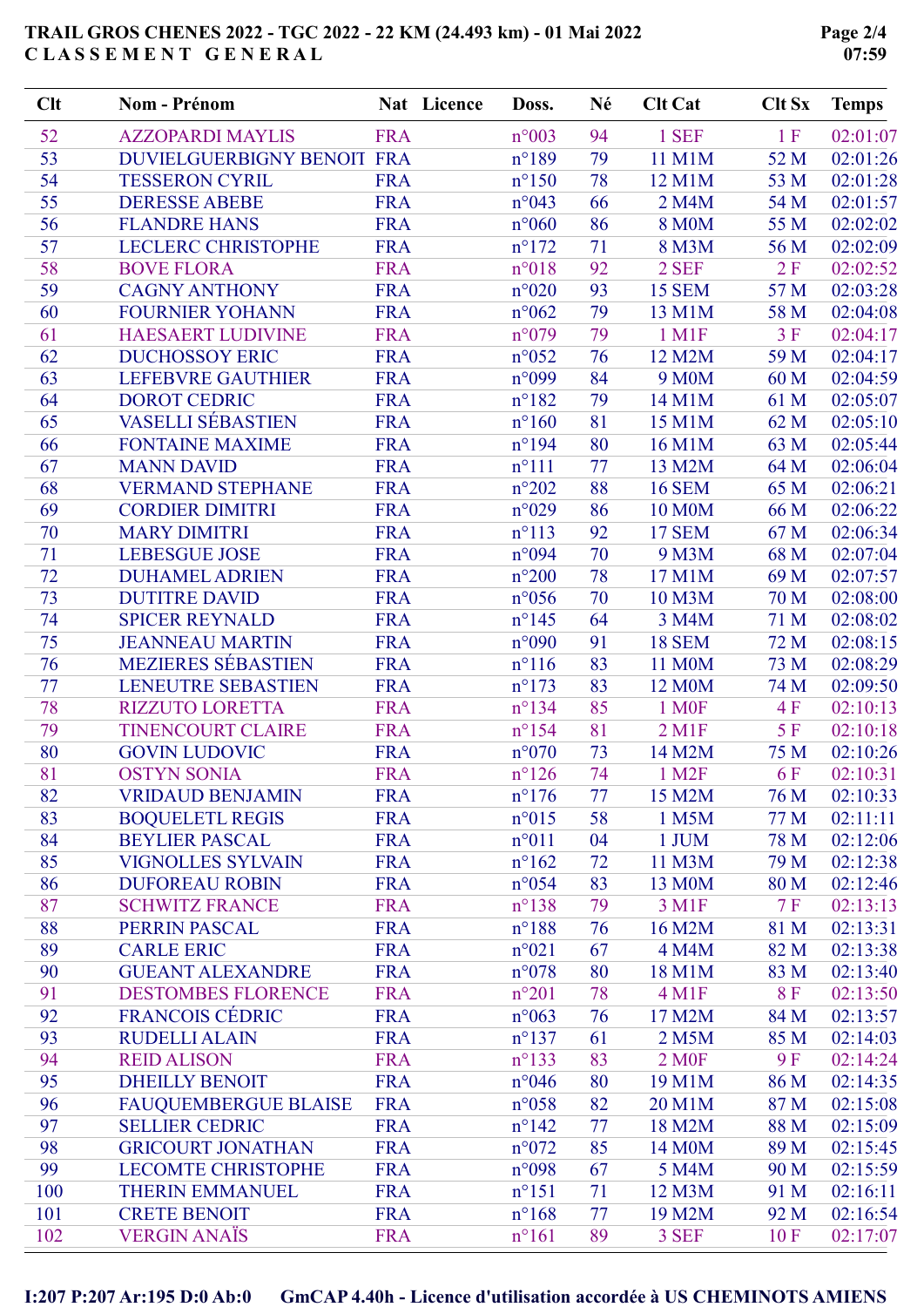Page 3/4 07:59

| Clt | <b>Nom - Prénom</b>        | Nat Licence | Doss.           | Né | <b>Clt Cat</b>         | <b>Clt Sx</b> | <b>Temps</b> |
|-----|----------------------------|-------------|-----------------|----|------------------------|---------------|--------------|
| 103 | DESORMEAUX MICKAEL         | <b>FRA</b>  | n°044           | 79 | 21 M1M                 | 93 M          | 02:17:19     |
| 104 | <b>GROSSEMY ARNAUD</b>     | <b>FRA</b>  | $n^{\circ}073$  | 86 | 15 M0M                 | 94 M          | 02:18:33     |
| 105 | <b>ROYER STEPHANE</b>      | <b>FRA</b>  | $n^{\circ}171$  | 67 | 6 M4M                  | 95 M          | 02:19:14     |
| 106 | <b>BOUBAKER JULIEN</b>     | <b>FRA</b>  | $n^{\circ}$ 195 | 77 | 20 M2M                 | 96 M          | 02:19:17     |
| 107 | <b>ABRAHAM BENOIT</b>      | <b>FRA</b>  | $n^{\circ}185$  | 71 | 13 M3M                 | 97 M          | 02:19:50     |
| 108 | <b>JACQUET CELINE</b>      | <b>FRA</b>  | n°089           | 83 | 3 M <sub>OF</sub>      | 11F           | 02:20:27     |
| 109 | <b>TALVA MICHAËL</b>       | <b>FRA</b>  | $n^{\circ}148$  | 83 | 16 M0M                 | 98 M          | 02:20:46     |
| 110 | <b>MAUBEC JEROME</b>       | <b>FRA</b>  | $n^{\circ}170$  | 91 | <b>19 SEM</b>          | 99 M          | 02:21:30     |
| 111 | <b>PAILLE THIERRY</b>      | <b>FRA</b>  | $n^{\circ}127$  | 63 | <b>7 M4M</b>           | 100 M         | 02:21:58     |
| 112 | <b>DAUCHEZ PIERRE</b>      | <b>FRA</b>  | n°034           | 96 | <b>20 SEM</b>          | 101 M         | 02:22:59     |
| 113 | <b>HAUTECOEUR RENAUD</b>   | <b>FRA</b>  | $n^{\circ}197$  | 76 | 21 M2M                 | 102 M         | 02:23:19     |
| 114 | <b>GASTIGAR FABIEN</b>     | <b>FRA</b>  | $n^{\circ}066$  | 78 | 22 M1M                 | 103 M         | 02:23:20     |
| 115 | LESIEUR BRIDEL OLIVIER     | <b>FRA</b>  | $n^{\circ}207$  | 73 | 22 M2M                 | 104 M         | 02:23:48     |
| 116 | <b>DEVOS CHRISTOPHE</b>    | <b>FRA</b>  | $n^{\circ}178$  | 68 | 14 M3M                 | 105 M         | 02:24:08     |
| 117 | <b>LEFEBVRE NICOLAS</b>    | <b>FRA</b>  | $n^{\circ}100$  | 80 | 23 M1M                 | 106 M         | 02:24:09     |
| 118 | <b>DEVILLERS JULIEN</b>    | <b>FRA</b>  | $n^{\circ}045$  | 82 | 24 M1M                 | 107 M         | 02:24:17     |
| 119 | <b>DUFOSSE MICKAEL</b>     | <b>FRA</b>  | $n^{\circ}186$  | 78 | 25 M1M                 | 108 M         | 02:24:18     |
| 120 | <b>BOHAIN ALEXIS</b>       | <b>FRA</b>  | $n^{\circ}013$  | 69 | 15 M3M                 | 109 M         | 02:24:29     |
| 121 | <b>WARME MATHIEU</b>       | <b>FRA</b>  | $n^{\circ}199$  | 81 | 26 M1M                 | 110 M         | 02:24:33     |
| 122 | <b>BISIAUX EMILIE</b>      | <b>FRA</b>  | $n^{\circ}012$  | 84 | 4 M <sub>OF</sub>      | 12F           | 02:25:03     |
| 123 | <b>WEILL MATHIEU</b>       | <b>FRA</b>  | $n^{\circ}163$  | 87 | 17 M0M                 | 111 M         | 02:25:28     |
| 124 | <b>BOITEUX CÉLINE</b>      | <b>FRA</b>  | n°014           | 91 | 4 SEF                  | 13F           | 02:26:02     |
| 125 | <b>GREGOIRE GUILLAUME</b>  | <b>FRA</b>  | $n^{\circ}071$  | 86 | 18 M0M                 | 112 M         | 02:26:02     |
| 126 | <b>TRANCART PHILIPPE</b>   | <b>FRA</b>  | $n^{\circ}156$  | 60 | 3 M5M                  | 113 M         | 02:26:33     |
| 127 | <b>BULTEL AMANDINE</b>     | <b>FRA</b>  | n°019           | 87 | <b>5 MOF</b>           | 14 F          | 02:26:42     |
| 128 | <b>THOREL FRANCK</b>       | <b>FRA</b>  | $n^{\circ}152$  | 84 | 19 M0M                 | 114 M         | 02:26:42     |
| 129 | <b>LIVOYE REGIS</b>        | <b>FRA</b>  | $n^{\circ}109$  | 63 | 8 M4M                  | 115 M         | 02:26:50     |
| 130 | <b>BARDY VANESSA</b>       | <b>FRA</b>  | $n^{\circ}005$  | 83 | <b>6 M0F</b>           | 15F           | 02:27:07     |
| 131 | <b>MOREL YVES-ANDRÉ</b>    | <b>FRA</b>  | $n^{\circ}120$  | 57 | 1 M6M                  | 116 M         | 02:27:14     |
| 132 | <b>DAIX VINCENT</b>        | <b>FRA</b>  | n°032           | 76 | 23 M2M                 | 117 M         | 02:27:44     |
| 133 | <b>CARRE MATHIEU</b>       | <b>FRA</b>  | $n^{\circ}184$  | 77 | 24 M2M                 | 118 M         | 02:27:46     |
| 134 | <b>GASPARD NICOLAS</b>     | <b>FRA</b>  | $n^{\circ}065$  | 77 | 25 M2M                 | 119 M         | 02:27:51     |
| 135 | <b>CLAISSE JULIEN</b>      | <b>FRA</b>  | $n^{\circ}027$  | 79 | 27 M1M                 | 120 M         | 02:28:36     |
| 136 | <b>BABKA JEAN-PHILIPPE</b> | <b>FRA</b>  | $n^{\circ}004$  | 78 | 28 M1M                 | 121 M         | 02:29:55     |
| 137 | <b>PONTHIEU ELSA</b>       | <b>FRA</b>  | $n^{\circ}206$  | 87 | <b>7 MOF</b>           | 16F           | 02:30:13     |
| 138 | DOUCHET JÉRÔME             | <b>FRA</b>  | $n^{\circ}047$  | 83 |                        | 122 M         | 02:30:36     |
| 139 | <b>GROSSEMY XAVIER</b>     | <b>FRA</b>  |                 | 57 | <b>20 M0M</b>          | 123 M         | 02:32:33     |
|     |                            |             | $n^{\circ}075$  |    | 2 M6M                  | 124 M         |              |
| 140 | <b>DANOIS YANN</b>         | <b>FRA</b>  | $n^{\circ}033$  | 83 | 21 M0M                 |               | 02:33:41     |
| 141 | <b>TABARY EDWIGE</b>       | <b>FRA</b>  | $n^{\circ}$ 147 | 74 | $2$ M <sub>2</sub> $F$ | 17F           | 02:34:01     |
| 142 | <b>HECQUET LAURENT</b>     | <b>FRA</b>  | $n^{\circ}080$  | 69 | 16 M3M                 | 125 M         | 02:34:01     |
| 143 | <b>BASTIN SABINE</b>       | <b>FRA</b>  | $n^{\circ}007$  | 72 | 1 M3F                  | 18F           | 02:34:07     |
| 144 | <b>MAGNIER CHRISTOPHE</b>  | <b>FRA</b>  | $n^{\circ}110$  | 73 | 26 M2M                 | 126 M         | 02:34:10     |
| 145 | <b>HODICQ VINCENT</b>      | <b>FRA</b>  | $n^{\circ}083$  | 83 | 22 M0M                 | 127 M         | 02:34:24     |
| 146 | <b>LELION BRUNO</b>        | <b>FRA</b>  | $n^{\circ}103$  | 82 | 29 M1M                 | 128 M         | 02:35:06     |
| 147 | <b>CARPENTIER BASTIEN</b>  | <b>FRA</b>  | $n^{\circ}022$  | 85 | 23 M0M                 | 129 M         | 02:35:22     |
| 148 | <b>MARTIN OLIVIER</b>      | <b>FRA</b>  | $n^{\circ}164$  | 60 | 4 M5M                  | 130 M         | 02:36:13     |
| 149 | PARSAD CHRISTINA           | <b>FRA</b>  | $n^{\circ}128$  | 72 | $2$ M3F                | 19F           | 02:36:19     |
| 150 | <b>LECLERC PHILIPPE</b>    | <b>FRA</b>  | n°096           | 66 | 9 M4M                  | 131 M         | 02:36:20     |
| 151 | <b>VASELLI BÉRENGÈRE</b>   | <b>FRA</b>  | $n^{\circ}159$  | 83 | <b>8 MOF</b>           | 20F           | 02:36:34     |
| 152 | <b>CREVISIER ÉLOÏSE</b>    | <b>FRA</b>  | $n^{\circ}030$  | 83 | <b>9 M0F</b>           | 21 F          | 02:37:14     |
| 153 | <b>CREVISIER SÉBASTIEN</b> | <b>FRA</b>  | $n^{\circ}031$  | 74 | 27 M2M                 | 132 M         | 02:37:14     |

I:207 P:207 Ar:195 D:0 Ab:0 GmCAP 4.40h - Licence d'utilisation accordée à US CHEMINOTS AMIENS